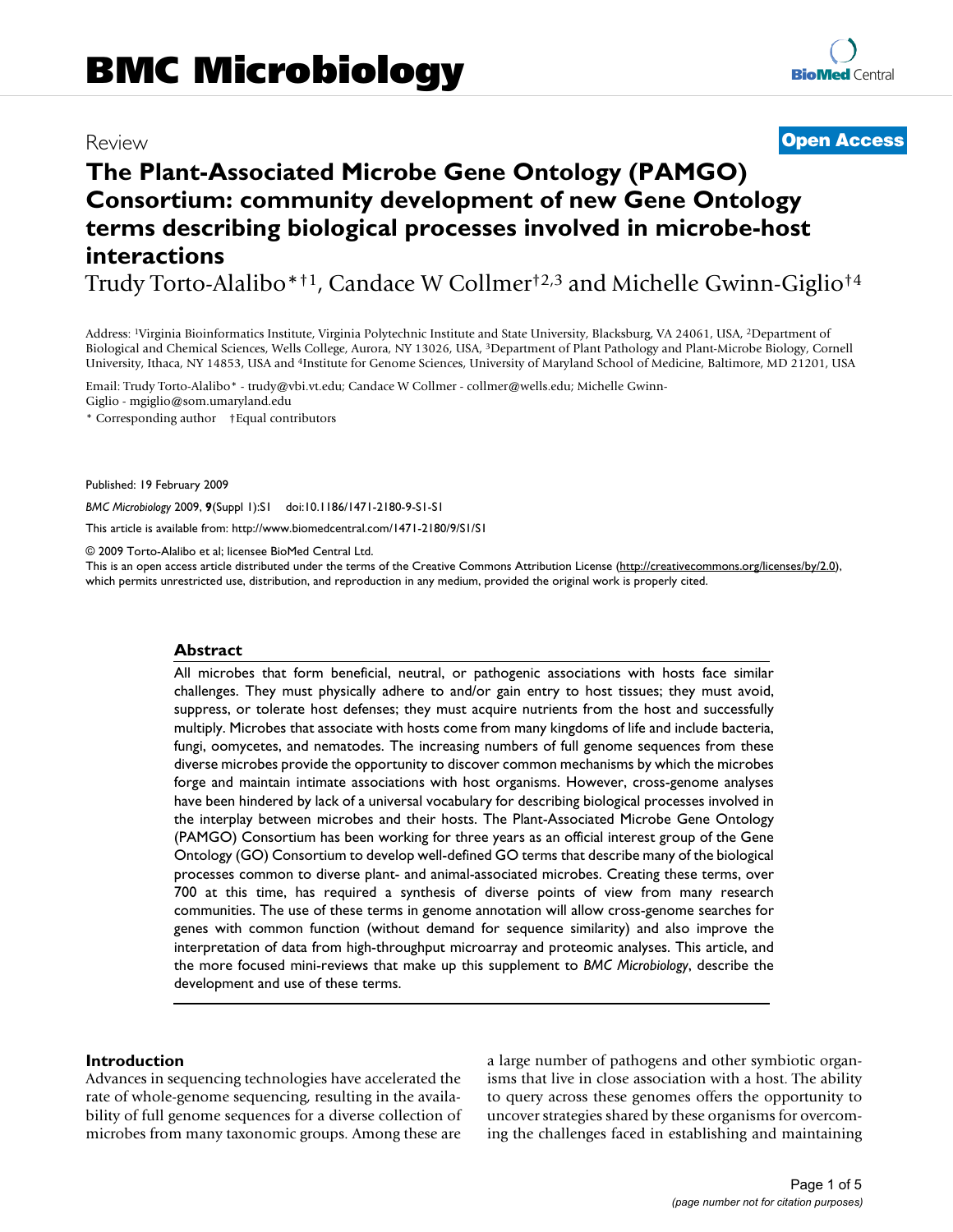intimate associations with host organisms. However, effective use of these genome sequences to help understand host-pathogen interactions requires both structural and functional annotation, i.e. locating the genes as well as attaching meaningful information to them. In order for the functional annotation of individual genes to be maximally amenable to meaningful cross-genome searches, the vocabulary for describing the functions of gene products must be universally understandable across organisms. Traditional methods of attaching information to genes often fail to meet this requirement. For instance, gene names may be based on obscure mutant phenotypes rather than functionality of encoded gene products. In addition, genes that encode functionally equivalent proteins can have different names in different organisms. For example, XcpD, OutD, XpsD are various names for the outer membrane pore protein of the type II protein secretion pathway in different bacteria, and the type II secretion pathway itself is variously (and sometimes erroneously) known as "type II secretion", "the general secretion pathway", and "the main terminal branch" [1]. Another example is the "necrosis and ethylene-inducing protein", which was first reported from studies on *Fusarium oxysporium* and abbreviated as Nep1 [2]. Subsequently, homologs were identified in *Phytophthora* species and abbreviated as PsojNIP or NLP<sub>Ps</sub> in *P. sojae*, and NPP1 or NLP<sub>Pp</sub> in *P. parasitica* [3-5]. Finally, the same word sometimes means different things in different systems. An example is the term "sporulation," which can refer to both the reproductive sporulation process and the process that produces spores for survival during adverse environmental conditions, two very different biological processes.

A further problem with much existing genome annotation is that there is no way to tell which of many types of evidence has been used in assigning a particular annotation. For example, users of annotation data will find it valuable to know which annotations come from sequence-based approaches and which come from direct experimental confirmation using the annotated protein itself. Without such an evidence trail, it is impossible for users to evaluate the likely accuracy of the annotations they see in public resources.

The Gene Ontology Consortium (GOC) has addressed these limitations of traditional functional annotation. Representing an international collaboration, the GOC has developed, and continues to expand, a controlled vocabulary of terms arranged in three ontologies (molecular function, biological process, cellular component). These ontologies are currently being used to annotate gene products from a diverse set of species representing every kingdom of life [6]. In addition, the Gene Ontology (GO) effort has developed an extensive evidence tracking system which employs evidence codes to track the types of supportive information used for annotations [7].

Although quite comprehensive, the Gene Ontology as it existed in 2003 had limited terms for describing knowledge about biological processes involved in the interaction between microbes and their hosts. To meet this need, the Plant-Associated Microbe Gene Ontology (PAMGO) consortium [8] was formed in 2004 to develop GO terms that describe microbe-host interactions, in collaboration with the GOC. To create well-annotated reference genomes that provide high quality examples of the usage of the new terms, the consortium has been annotating the genomes of the bacteria *Pseudomonas syringae* pv *tomato* DC3000, *Dickeya dadantii* (*Erwinia chrysanthemii*) 3937, and *Agrobacteriun tumefaciens* C58; the fungus *Magnaporthe oryzae* (*M. grisea*); *and* the oomycete *P. sojae*.

#### **Scope of the PAMGO terms**

The initial aim of the PAMGO consortium was to create terms associated with plant-pathogen interactions. However, it soon became apparent that creating more inclusive terms that were appropriate to both prokaryotic and eukaryotic microbes, to both plant and animal hosts, and for describing the whole range of intimate relationships between them (encompassing mutualism through parasitism), would better capture commonalities across diverse gene products involved in microbe-host interactions. After all, microbes of every domain face the same challenges in initiating an intimate association with a host. All must initially attach to the host and breach a barrier or enter through openings to gain access to a nutritional source; all must suppress, evade, or tolerate host defenses for successful invasion. In addition, it is known that microbes share strategies for invading a host, whether plant or animal. For example, bacterial pathogens of both plants and animals utilize the type III protein secretion machinery to inject effectors into host cells [9]. (Bacterial secretion systems, including the type III is reviewed in this supplement [10].) Some of those effectors target defensive signal transduction pathways common to both plant and animal hosts. Furthermore, pathogens as diverse as oomycetes (attacking plants) and protozoans (attacking animals) have been shown to share a common targeting domain in their secreted proteins that enter host cells [11,12]. Therefore we created an initial set of general terms to describe microbial activities common across the systems described above. Some of those general terms can be seen in Figure 1. In a different paper of this Gene Ontology-focused supplement, Lindeberg *et al*. [13] detail the GO annotation of type III effectors from both a plant pathogen, *Pseudomonas syringae* pv *tomato* DC3000 (PtoDC3000), and the animal pathogen *Escherichia coli*, emphasizing the similarities and differences in processes employed by these diverse pathogens in manipulating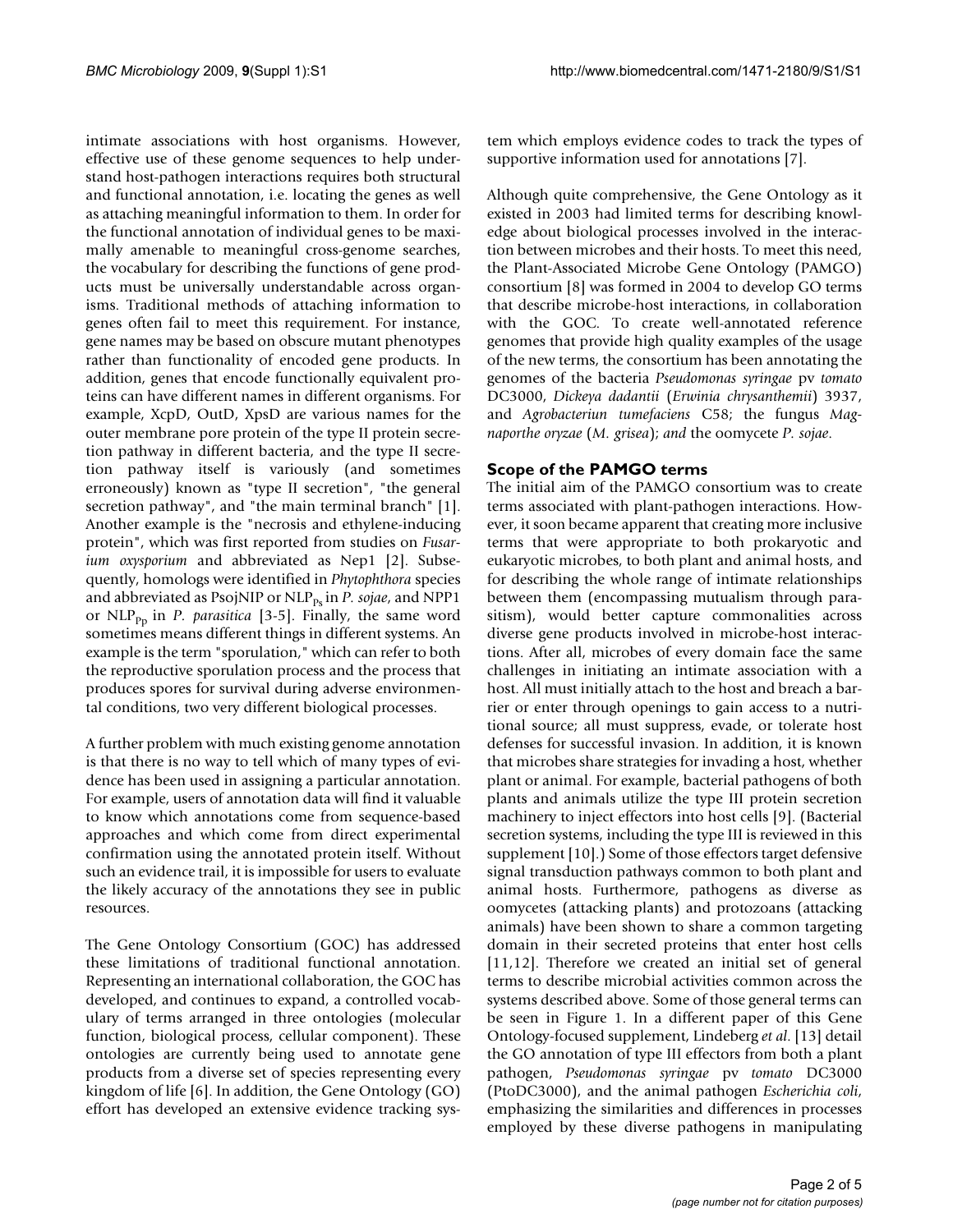| GO:0008150: biological process                                                                       |
|------------------------------------------------------------------------------------------------------|
| -----GO:0051704: multi-organism process                                                              |
| ---------GO:0051707: response to other organism                                                      |
| ---------GO:0044419: interspecies interaction between organism                                       |
| -------------------GO:0044403: symbiosis, encompassing mutualism through parasitism                  |
| -----------------------------GO:0009405: pathogenesis                                                |
|                                                                                                      |
|                                                                                                      |
|                                                                                                      |
|                                                                                                      |
|                                                                                                      |
|                                                                                                      |
|                                                                                                      |
|                                                                                                      |
|                                                                                                      |
|                                                                                                      |
|                                                                                                      |
| ----------------------------------GO:0052040 : modulation by symbiont of host programmed cell death  |
|                                                                                                      |
|                                                                                                      |
|                                                                                                      |
|                                                                                                      |
|                                                                                                      |
| ------------------------------GO:0051851 : modification by host of symbiont morphology or physiology |

#### **Figure 1**

**Parent and child terms associated with "GO:0044403 symbiosis, encompassing mutualism through parasitism".** "GO:0044403 symbiosis, encompassing mutualism through parasitism", was developed by the PAMGO consortium to emphasize the continuum of microbe-host relationships. "GO:0051701 interaction with host", a child term under GO:0044403, has several child terms that represent key processes in the interaction between diverse microbes and their host, irrespective of the symbiotic partner (mutualist or pathogen). To describe the fact that a particular symbiont-host association results in susceptibility, the term "GO:0009405 pathogenesis", a sibling of "GO:0051701 interaction with host", can be used.

host defenses. A similar analysis reported in another paper in this series [14] extends the comparison to effectors of eukaryotic pathogens from diverse taxa, including oomycetes, fungi, and nematodes. The power of ontology-based annotation to capture common themes in such diverse pathogens is well illustrated in these two mini reviews.

#### **The continuum of symbiosis, encompassing pathogenesis through mutualism**

Since the focus of PAMGO was initially on plant-pathogen interactions, one of the first challenges was to define the scope of a "pathogenic" interaction. Pathogenesis often includes the proliferation or reproduction of a microbe (e.g. bacterium, fungus, oomycete, nematode, protozoan) in a plant or animal host. The extent to which such proliferation and accompanying microbial processes are detrimental (and thus pathogenic) to the host depends on many factors present at the time, including the biotic or abiotic environment and the physiology of the host, especially the strength of the defense response. Also, the identical microbe or host process can be beneficial or detrimental depending on the context. For example, localized cell death associated with the plant defense response known as the hypersensitive response, which is effective against biotrophic and hemibiotrophic pathogens, can be considered beneficial to the host as a whole. The pathogen is curtailed at the point of infection and denied access to any living tissue at the necrotic front. On the other hand, for necrotrophs that live on exudates from dead tissues, the identical process of cell killing is beneficial to the pathogen. These examples illustrate the difficulties confronted by PAMGO and the GOC when considering whether newly developed GO terms that describe processes involved in pathogen-host interactions (e.g. "GO:0044406: adhesion to host") should be made "child" terms (i.e. sub-terms) of the existing GO term "GO:0009405: pathogenesis". Because such processes, even in the same microbe, might be part of initiating either a pathogenic or a more neutral interaction depending on the specific circumstances, we decided against such placement in the GO. Instead, we adopted "symbiosis" as a general term with its proper broad definition encompassing the whole spectrum of intimate relationships. The GO definition of this term notes "mutualism, parasitism, and commensalism are often not discrete categories of interactions and should rather be perceived as a continuum of interaction ranging from parasitism to mutualism." This definition also specifies that the word "host" refers to "the larger (macro) of the two members of a symbiosis," and that the word "symbiont" is used for "the smaller (micro) member." Accordingly, we adopted the word "symbiont" to designate the microbe in those GO terms that relate to microbe-host interactions. Once the broad definition of symbiosis had been accepted for use in the GO, the currently existing GO term "pathogenesis" became a child of "symbiosis," as did the general interaction terms such as "GO:0044406 adhesion to host" (Figure 1). Thus, if a specific microbial gene product is known to be involved in adhering to the host at the start of a pathogenic interaction, it can be annotated with the GO terms "GO:0009405 pathogenesis" and "GO:0044406: adhesion to host"; if it is instead a gene product involved in adhesion at the start of a mutualistic interaction, it can be annotated with GO terms for adhesion to host and mutualism.

#### **Addition of dual taxon capability to the Gene Ontology**

The standard Gene Ontology annotation file has 15 fields to capture multiple types of information about the gene product being annotated [15,16]. Amongst these is one to capture the NCBI taxon id of the organism encoding the gene product. However, when annotating genes involved in interactions with other organisms, it is important to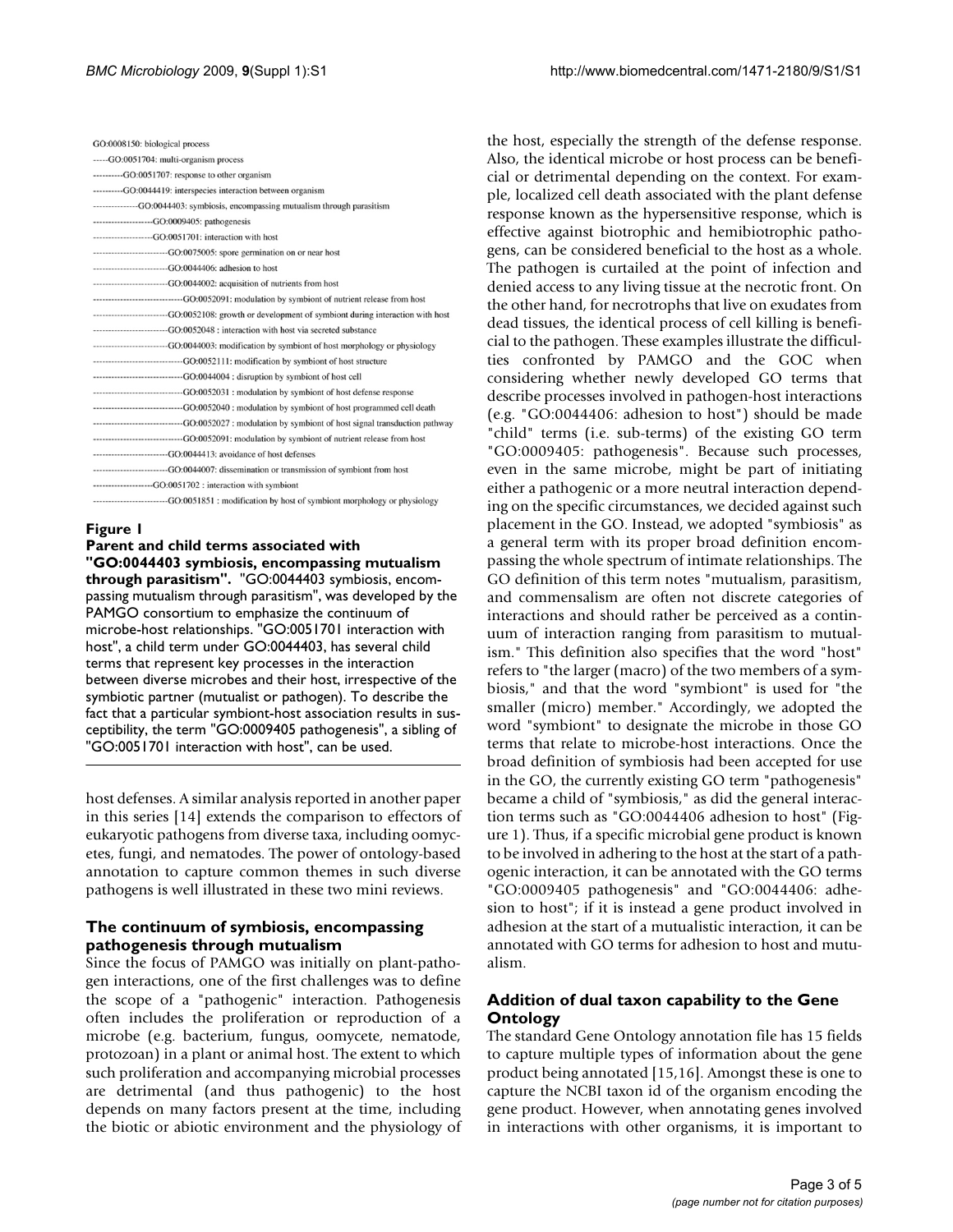know not only the identity of the species from which the gene comes, but also the identity of the other organism that is involved in the interaction to which this gene product contributes. Capturing this information is especially important because the same microbial gene product can sometimes have one type of effect in one host species yet a different one in a different host (e.g. inducing vs. suppressing host programmed cell death (PCD)). Therefore, the specifications for the taxon field were modified to meet the microbe-host interaction community's need to capture the taxa of both organisms involved in a hostmicrobe interaction. Accordingly, the field now can accommodate two taxon ids, the first representing the organism encoding the gene product, and the second representing the organism with which the annotated organism is interacting. In cases where an effector protein secreted by a microbe triggers the hypersensitive response (HR) in a particular plant host, annotation of the microbial gene encoding the effector with GO term "GO:0034055 positive regulation by symbiont of host defense-related programmed cell death" would be accompanied by the taxon ids of both the microbe and the plant host. If the effector were shown to trigger the HR in two plant hosts, for example both *Arabidopsis* and soybean, there would be two separate annotations containing identical information except for the second taxon in the Dual Taxon field. Further discussion of PCD [17] and/or the dual taxon feature in GO [13,14] can be found in other articles in this supplement.

#### **Status of term development**

There are currently over 700 GO terms that have resulted from the PAMGO effort. These include a set of very general terms describing the key processes involved in hostmicrobe interactions, including "adhesion to host", "acquisition of nutrients from host" (discussed in detail in this supplement by Chibucos and Tyler [18]) and "manipulation of host defenses". Also available are numerous child terms (i.e. sub-terms) that describe more specific processes. Most of the PAMGO-generated terms are found under the broad parent term "GO:0051704 multi-organism process" and its children terms "GO:0044419 interspecies interaction between organisms" and "GO:0051707 response to other organism" (Figure 1). A paper in this supplement [19] describes a recent development effort for GO terms, both general and specific, that describe processes involved in the interactions between eukaryotic pathogens and their hosts. In the GO, the more general terms usually describe processes that are shared across diverse organisms, while more specific terms are often created to describe organism-specific processes. For example one of the child terms of "GO:0044406 adhesion to host" is "GO:0052001 type IV pili-dependent localized adherence to host", a term relevant to bacterial symbionts. More recently added sibling terms to GO:0052001

include ones describing processes associated with adhesion of filamentous organisms to their host: "GO:0075001 adhesion of symbiont infection structure to host" and "GO:0075004 adhesion of symbiont spore to host" ([19] this supplement).

Since the focus of PAMGO was primarily on microbial pathogens, initial term sets were generated to annotate genes in the microbe that are involved in interactions with the host, e.g. "GO:0044405 recognition of host". However, it quickly became obvious that reciprocal terms that describe the interactions from the perspective of the host would also be required to meet all annotation needs (e.g. "GO:0051855 recognition of symbiont" Therefore, parallel sets of terms have been constructed to describe processes in the microbe as well as processes in the host that are involved in the interactions. In addition, terms were included to describe symbiotic relationships where neither organism could be clearly identified as "host" versus "symbiont." Thus, under the GO term "GO:0044419 interspecies interaction between organisms", there are child terms to accommodate symbiont genes that affect the host under "GO:0051701 interaction with host" and parallel terms appropriate for host genes under "GO:0051702 interaction with symbiont" (Figure 1). To learn more about these terms, including their definitions, synonyms, child terms, and genes annotated using them, see [20] and search using the term or a keyword within the term.

#### **Annotation of selected microbial genomes with new and existing GO terms**

The members of the PAMGO consortium have been working on annotating the genomes of the bacteria *Pseudomonas syringae* pv *tomato* DC3000, *Dickeya dadantii (Erwinia chrysanthemii)* 3937, and *Agrobacteriun tumefaciens*; the fungus *Magnaporthe oryzae (M. grisea)*; oomycete species. There are currently over 29,000 GO annotations as a result of the PAMGO project. The annotations can be viewed at [21]. As an example, Meng *et al*., [22] in this supplement report a comprehensive GO annotation of the rice pathogen *Magnaporthe oryzae*. In this paper, annotations were based on information from published literature as well as sequence-based analyses. Scientists studying these pathogens are encouraged to contribute annotations, and new terms where appropriate, to build on the work done so far by PAMGO consortium members. Please visit [23] for more information.

### **Conclusion**

A common set of terms to describe the activities of the gene products of pathogenic and beneficial microbes, as well as those of the organisms they affect, is a critical step toward understanding microbe-host-environment interactions. Use of a precise vocabulary for describing these